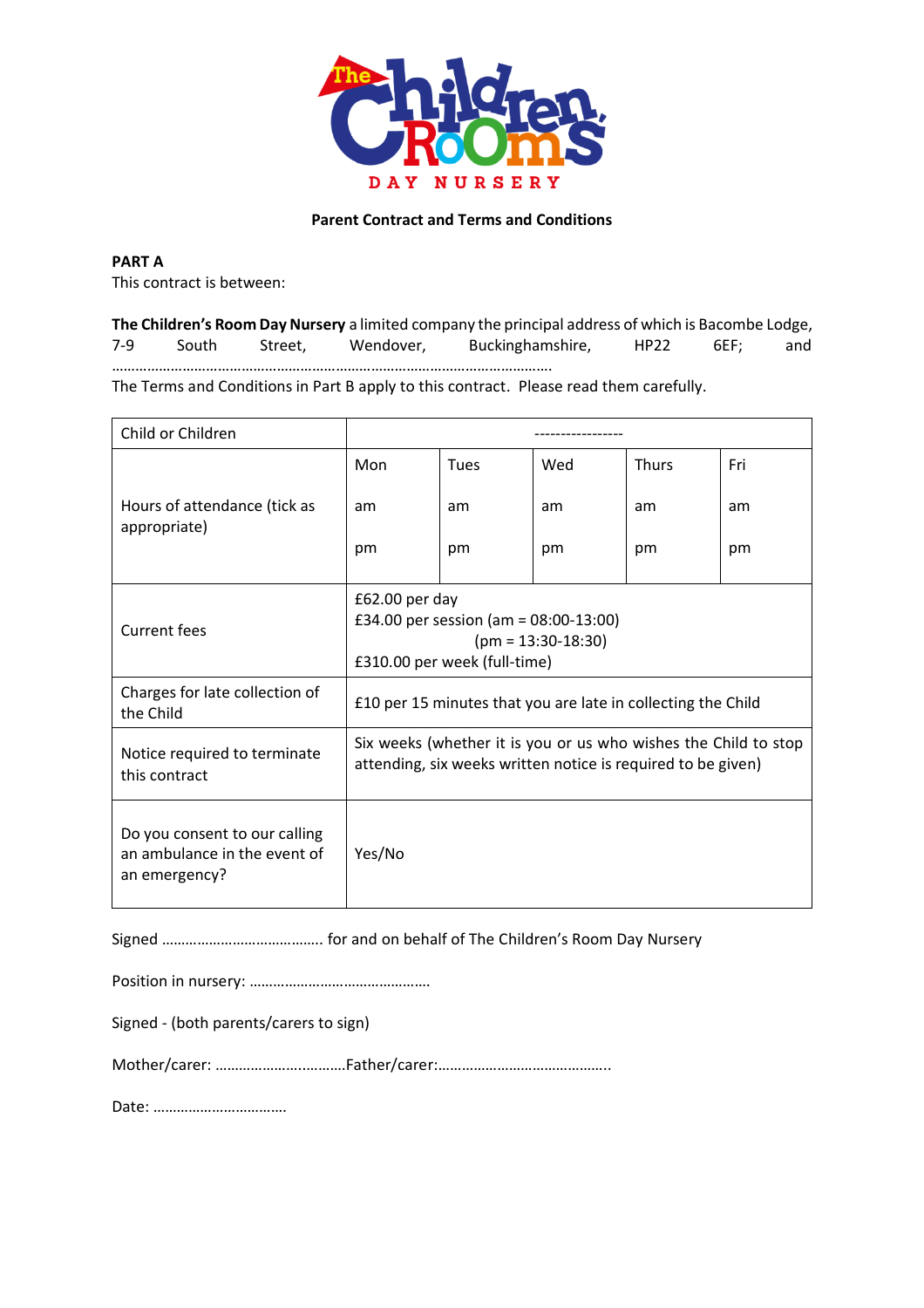

# **Agreement for payment of fees**

| Person responsible for payment of fees                                       |
|------------------------------------------------------------------------------|
|                                                                              |
|                                                                              |
|                                                                              |
|                                                                              |
| Telephone:                                                                   |
|                                                                              |
|                                                                              |
|                                                                              |
| I hereby agree to pay the fees for the above child on the date they fall due |
| Date                                                                         |
| Preferred payment method (circle):                                           |
|                                                                              |

Direct Debit Childcare vouchers or Tax Free Childcare

**PART B –**

## **THE CHILDREN'S ROOM DAY NURSERY TERMS AND CONDITIONS**

# 1. **Definitions**

1.1 The definitions below apply in these terms and conditions.

**"Child"** the child or children who are named in Part A;

**"You"** the person, firm or company who purchases Services from us;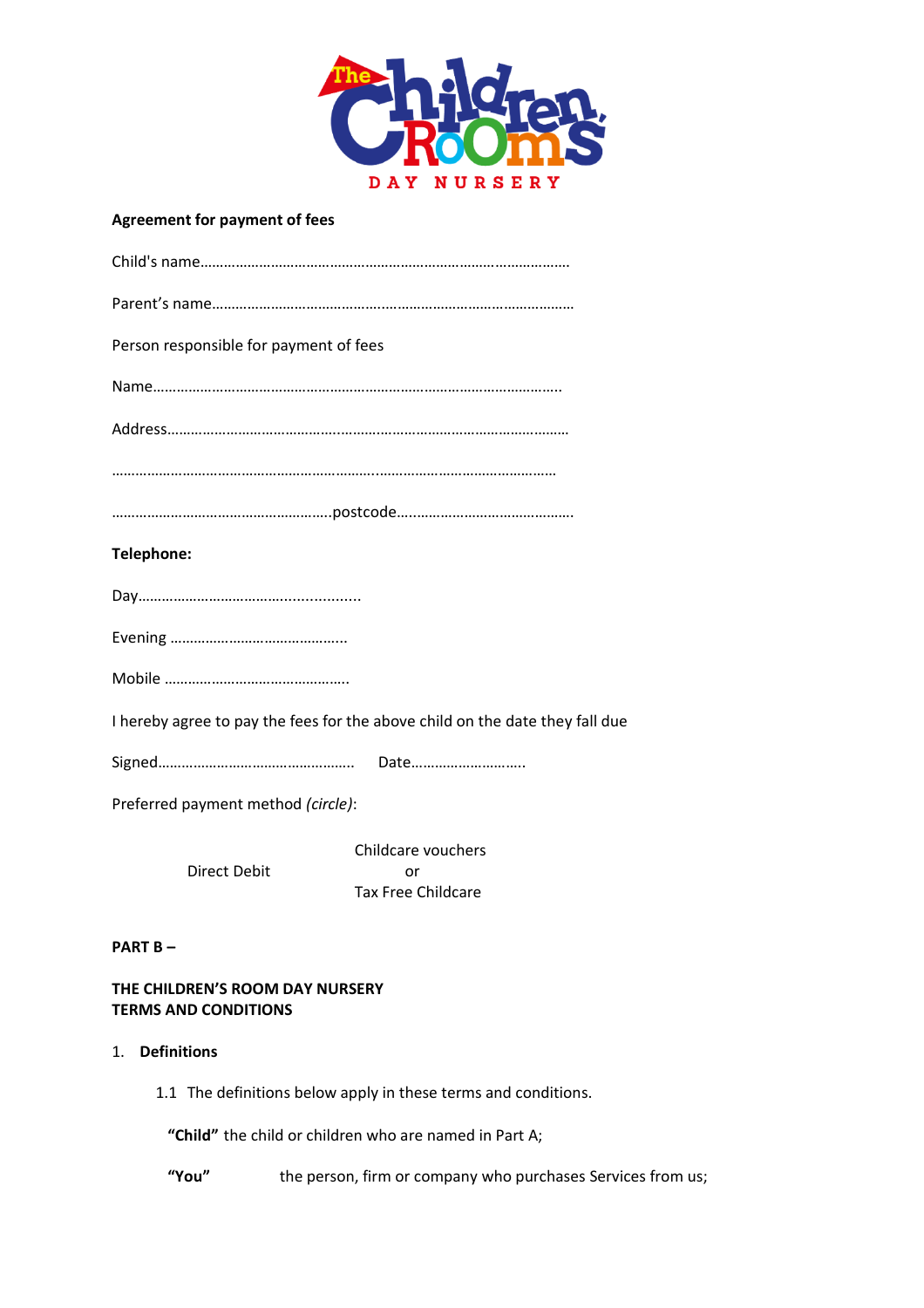

- **"Services"** the services of a day-care nursery during the days or half days indicated in Part A excluding bank and public holidays**,** together with any other services which we provide, or agree to provide, to you;
- **"Us"** the nursery named in Part A.
- 1.2 A reference to **writing** or **written** includes faxes but not email.
- 1.3 Any requirement in this contract for either party not to do something includes an obligation on that party not to allow that thing to be done.

## 2. **Formation of the contract**

- 2.1 A contract for the Services will be formed between you and us once you have given us a signed, fully completed, registration form. and a non-refundable registration fee of £35, together with a deposit of £100 if attending less than 3 days / £150 deposit for attending 3 days or more.
- 2.2 These terms and conditions govern the contract between you and us for the Services. No other terms apply unless they are in:
	- 2.2.1 A policy issued to you by us,
	- 2.2.2 A letter that is signed by both you and us.
- 2.3 In the case of any uncertainty as to which terms apply, these terms and conditions will apply.

### 3. **Duration of the contract**

- 3.1 The contract shall last until it is terminated by either you or us giving to the other, in writing, at least one [full calendar] months' notice (i.e. notice received on the 1st of a month could end the contract on the last day of the month, but notice received on the 2nd of a month, would only be able to end the contract on the last day of the following month). However, the contract can, in some circumstances be terminated immediately under clause 18.
- 3.2 You are liable for the fee during the notice period. If you fail to give proper notice, you may lose your deposit.

### 4. **Suspension of the Services**

The Services may be suspended (meaning the Child is temporarily not able to attend the nursery) in the circumstances set out in our Critical Incident Policy or in the circumstances set out in clause 19. If the Services are suspended for a period of more than one month, either of us may terminate the contract by giving the other one month's written notice.

### 5. **Our Obligations**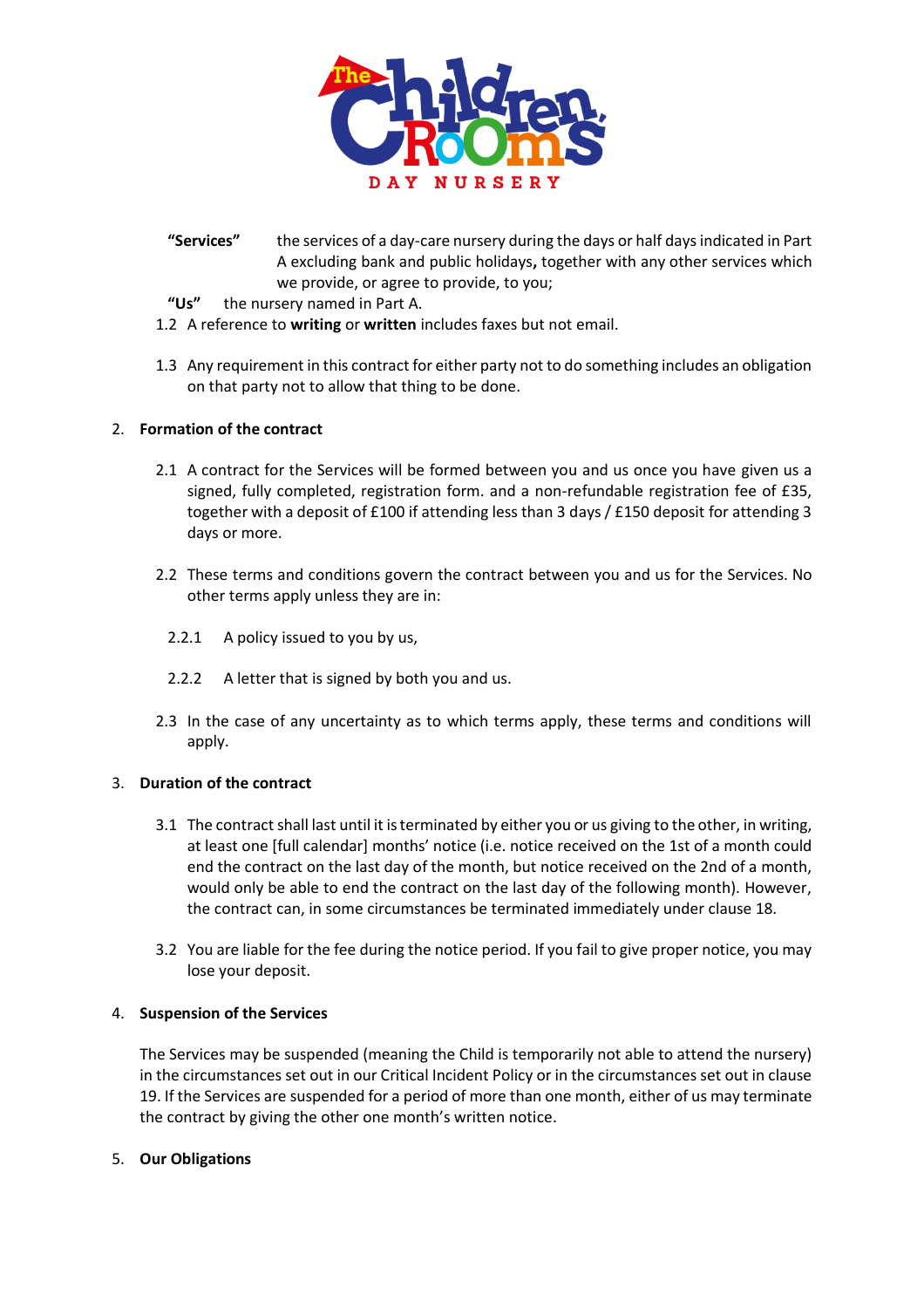

- 5.1 We will use all reasonable efforts to provide the Services to you, in accordance in all material respects with these terms and conditions and any other documents referred to in 2.2 above.
- 5.2 We welcome staff and children from many different backgrounds and ethnic groups. Human rights and freedoms are respected and we will do all that is reasonable to ensure that our culture, policies and procedures are made accessible to children who have disabilities and to comply with their social and moral obligations under the Special Educational Needs and Disability Act 2001 or Equality Act 2010 in order to accommodate the needs of children, applicants and members of staff who have disabilities for which, after reasonable adjustments, we can cater adequately.

5.3 If we determine, in our sole discretion (after appropriate and reasonable analysis) that reasonable adjustments cannot be made for a Child and as such we cannot continue to adequately provide for that Child (or admit them as the case may be), then the we shall be permitted to request that you to withdraw the Child without being charged fees in lieu of notice.

#### 6. **Your obligations**

- 6.1 You shall:
	- 6.1.1 Co-operate with us;
	- 6.1.2 Provide to us such information as we may reasonably require about
		- 6.1.2.1 The Child (e.g)
			- 6.1.2.1.1 Any known medical condition, health problem, allergy, or diagnosed dietary requirement;
			- 6.1.2.1.2 Any prescribed medication;
			- 6.1.2.1.3 Any lack of any vaccination which the Child would ordinarily have by their age;
			- 6.1.2.1.4 Any family circumstances or court orders affecting the Child;
			- 6.1.2.1.5 Any concerns about the Child's safety; and
		- 6.1.2.2 Your contact details, and those of your authorised persons who may collect the Child.
- 6.2 You must (a) ensure that these details are accurate and (b) keep these details up-to-date, by promptly informing us in writing whenever they change.
- 6.3 Regarding the arrival and departure of a child, please refer to the nursery's Arrivals and Departures Policy. Please ask for a copy of it if necessary.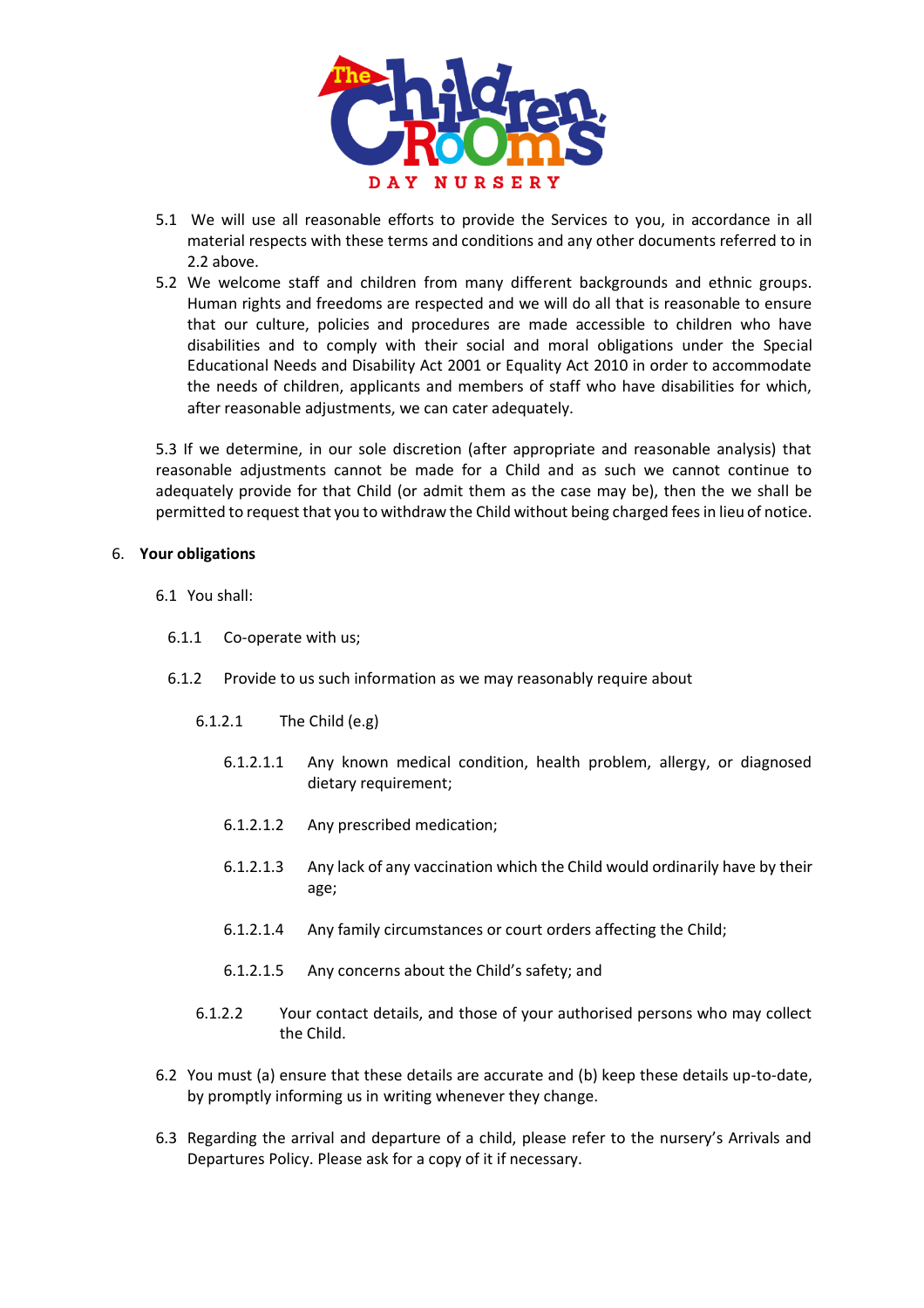

- 6.4 If our performance of our obligations under the contract is prevented or delayed by anything you do (or fail to do), we shall not be liable.
- 6.5 You shall not employ (or attempt to employ) any member of our staff without our consent, until six months from the end of this contract.

### **7. Charges and payment**

- 7.1 You shall pay the charges as set out in our current fees list.
- 7.2 Charges are due even if the Child is absent.
- 7.3 We will charge for 6 bank holidays per year. Christmas bank holidays will NOT be charged for.
- 7.4 VAT is not charged on nursery fees (nursery provision is an exempt supply for VAT purposes).
- 7.5 The quoted charges are per Child, per core day (meaning **10.5** hours, with **5** hours per session) and include breakfast, lunch and tea.
- 7.6 Extra hours (or parts of an hour) will be charged for at the ruling rate.
- 7.7 The charges must be paid monthly in advance, by the dates stated on our direct debit payment dates, which will be sent out yearly for your information.
- 7.8 All payments must be made by direct debit, childcare vouchers or Tax-Free Childcare. No payment shall be deemed to have been made until it has cleared in our bank account. If payment fails, we will charge an administration fee to process the payment (currently £25).
- 7.9 We may increase our charges with one month's notice. We will give you written notice of any such increase one month before the proposed date of increase.
- 7.10 Without restricting any other legal right that we may have, if you fail to pay us on time, we may:
	- 7.10.1 Make an interest charge of up to 2.5% per cent per month or part month on late payment. Unless otherwise notified to you in writing, interest shall accrue on a daily basis from the due date until the date of actual payment of the overdue amount, whether before or after judgment. You must pay us the interest together with the overdue amount. In addition, we will be entitled to recover from you the full amount of our administrative and other costs incurred in recovering any unpaid sum including legal costs and disbursements on an indemnity basis.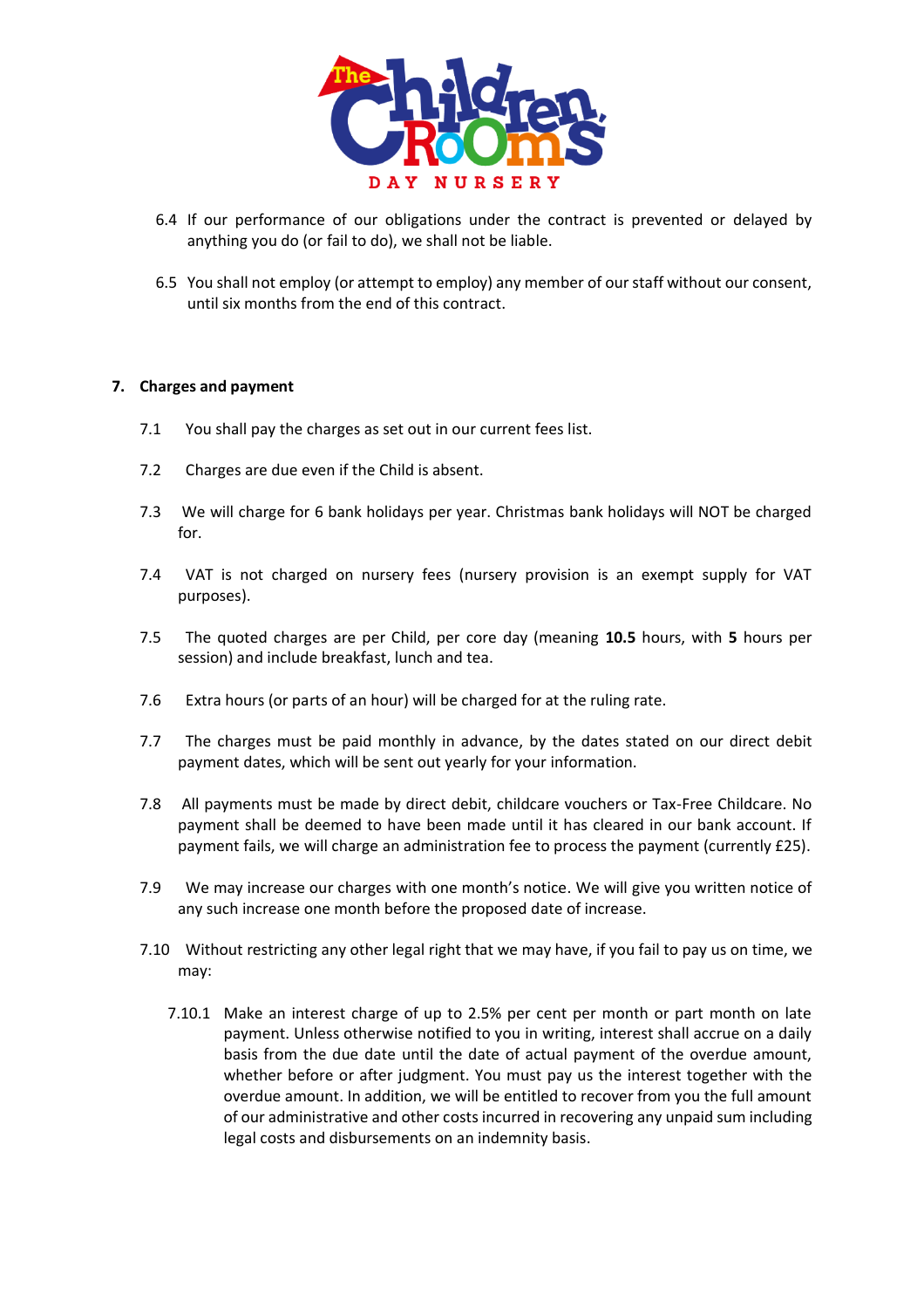

- 7.10.2 Suspend all Services until payment has been made in full, which will include the suspension of the Child, or even terminate the contract permanently.
- 7.10.3 Should you default on payments three times, childcare will be terminated permanently.
- 7.11 If you owe us any money, and make a claim against us, we may off set what you owe us against what you are claiming from us.

#### **8. Reducing sessions**

You are required to give us six week's written notice of a reduction in the number of sessions you require.

#### **9. Free nursery education**

- 9.1 If you wish to take up your free nursery education, you are required to complete and sign a Parent/Provider Agreement for Free Entitlement on a termly basis, detailing how and when you will take up the free sessions.
- 9.2 No charges will be made in respect of the free sessions as detailed in the Parent/Provider Agreement for Free Entitlement.

### **10. Welfare of the Child**

- 10.1 We will do all that is reasonable to safeguard and promote the Child's welfare and to provide care to at least the standard required by law and often to a much higher standard.
- 10.2 We will respect the Child's human rights and freedoms which must, however, be balanced with the lawful needs and rules of our nursery and rights and freedoms of others.
- 10.3 Your consent to such physical contact as may be lawful in accordance with good practice and be appropriate and proper for teaching and instruction and for providing comfort to a Child in distress, or to maintain safety and good order, or in connection with the Child's health and welfare.
- 10.4 Parents of Children who are not potty trained must provide disposable nappies.
- 10.5 Parents should provide formula milk for bottle feeding babies. Bringing in and storing madeup formula milk may increase the chance of a baby becoming ill and should be avoided.
- 10.6 Labelled mother's breast milk will be stored in the fridge and an area will be made available for mothers to breast feed their babies or express milk should they need to do so.
- 10.7 As regards behaviour management techniques and sanctions, please refer to the nursery's Promoting Positive Behaviour Policy. Please ask for a copy of it if necessary.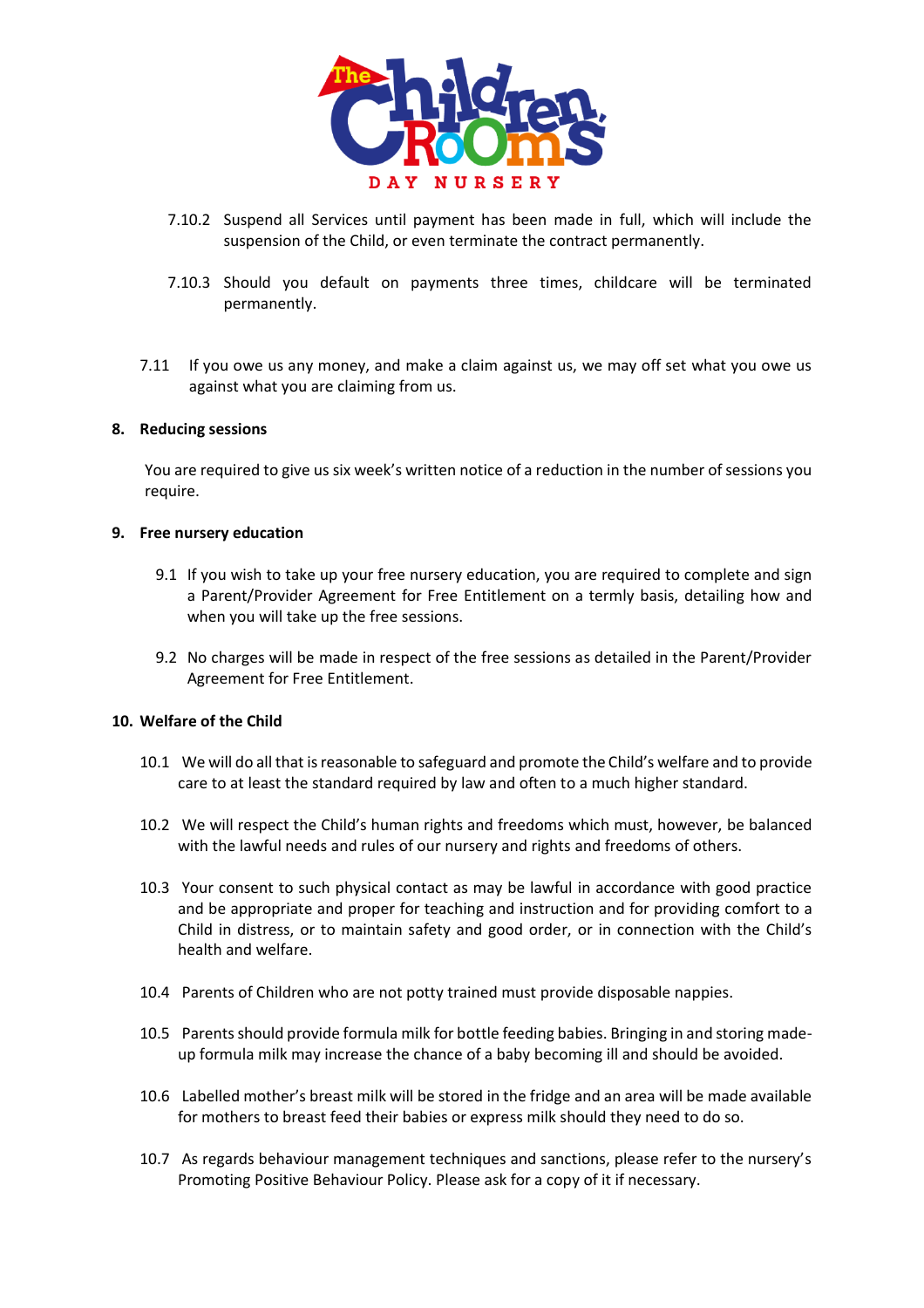

10.8 The nursery uses emergency procedures for accidents, evacuations, incidents and allergic reactions, please refer to the individual policies and procedures and ask for a copy where required.

### **11. Health and medical matters**

- 11.1 If the Child becomes ill during the nursery session, the nursery senior staff will contact you or the emergency contact indicated on the registration form. You must inform us immediately of any changes to these contact details. If your child requires urgent medical attention while under our care, we will if practicable attempt to contact you and obtain your prior consent. However, should we be unable to contact you we shall be authorised to make the decision on your behalf should consent be required for urgent treatment recommended by a doctor (including anaesthetic or operation, or blood transfusion) unless you have previously notified us you object to blood transfusions).
- 11.2 If the Child is suffering from a communicable illness, he/she should not be brought to the nursery until such time as the infection has cleared. A full copy of our infection control policy is available from the nursery manager. Please refer to the Health Protection Agency (HPA) disease list supplied in your information on minimum periods of exclusion from the nursery.
- 11.3 You must notify the nursery manager if the Child is absent from the nursery through sickness.
- 11.4 If the Child has been sent home from the nursery because of ill health, he/she will not be re-admitted for at least 24 hours. If the Child is prescribed antibiotics, he/she will not be allowed to return to the nursery for 48 hours.
- 11.5 With regard to medication and the administration of it to a Child, please refer to the nursery's Medication Policy. Please ask for a copy of it if necessary.
- 11.6 Please also see clause 6.1.2 on matters we need to be informed about.

### **12. Food/dietary requirements**

- 12.1 We will work with you to provide suitable food for your Child if they have a special dietary requirement or any allergies as diagnosed by a doctor or dietician. All reasonable care will be taken to ensure that a Child does not come into contact with certain foods with support from parents and external professionals should the need arise.
- 12.2 Menus will be displayed for inspection, and parents and children will be able to feed into the review of these.

### **13. Reporting of neglect or abuse**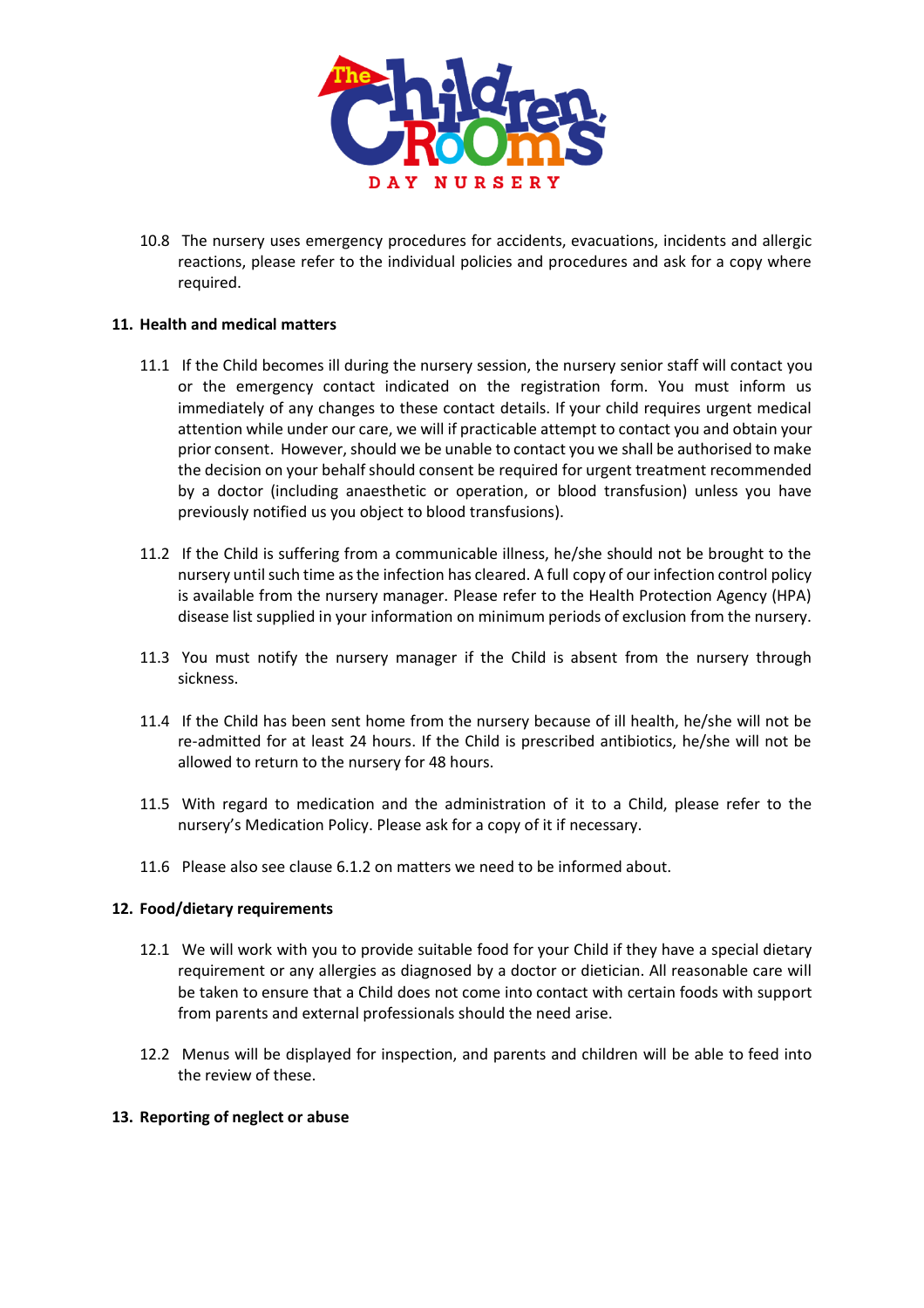

We have an obligation to report to the relevant authorities any suspicions we have that your Child has suffered neglect or abuse, and where necessary we may do so without your consent and/or without informing you.

### **14. Limitation of liability**

- 14.1 This clause sets out our (and our employees', agents', consultants' and subcontractors') liability to you in respect of the contract (including any breach of it, any statement we make to you about it, our termination of it).
- 14.2 All terms implied by law are, to the fullest extent permitted by law, excluded or deleted from the contract.
- 14.3 Nothing in these terms and conditions in any way limits our liability for fraud, or for death or personal injury resulting from negligence.
- 14.4 We shall not be liable for:
	- 14.4.1.1 Any loss or damage to any toys, equipment, bags or clothing etc. you may bring into our nursery;
	- 14.4.1.2 Loss of any profits, or consequential loss; or any other indirect loss; and
- 14.5 Subject always to clause 14.3, our total liability (in contract, tort including negligence or breach of statutory duty, or otherwise) shall be limited to cumulative price paid by you for the Services over the course of the contract.

### **15. Data protection**

- 15.1 You agree that details of your name, address and payment record may be submitted to a credit reference agency, and personal data will be processed by and on behalf of us in connection with the Services.
- 15.2 We may take photographs and/or videos of your Child for promotional or training purposes only. If you do not wish for your Child to be included in such photographs or videos, please inform us by completing the 'permission form' given to you on enrolment, or by writing to the nursery manager.
- 15.3 Any personal data related to You or your Child will be dealt with in accordance with our privacy notice.

### **16. Security**

Parents are welcome to visit the nursery, but we will not admit anyone without prior notification. It is your responsibility to ensure that we are aware of who will be collecting your Child. No Child will be allowed to leave the building with any person who has not been notified as an authorised person to collect the Child on your behalf.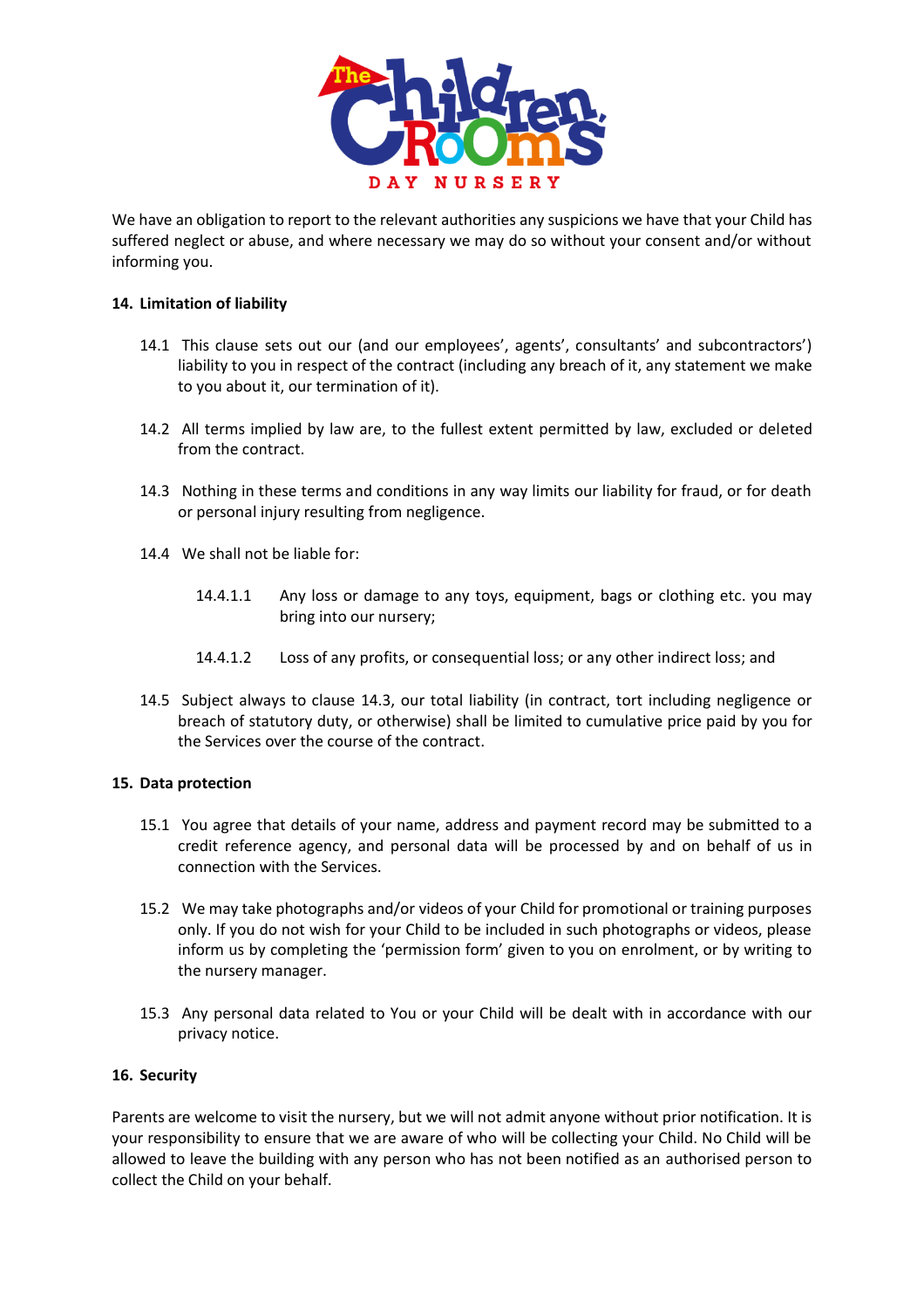

### **17. Complaints and concerns**

Please address any complaint or concern to the supervisor in charge, in the first instance, and if the matter is not resolved within a reasonable period, please refer it to the nursery manager. Please also refer to our complaints policy which shall apply to any complaints received by us.

## **18. Termination for breach of contract, or bankruptcy/insolvency**

- 18.1 Without restricting any other legal rights which the parties may have, either party may terminate the contract without liability to the other immediately on giving written notice to the other if:
	- 18.1.1 The other party fails to pay any amount due under the contract on the due date for payment and remains in default for 30 days or more; or
	- 18.1.2 The other party commits a material breach of any of the terms of the contract and (if such a breach is capable of being remedied) fails to remedy that breach within 30 days of that party being notified in writing of the breach; or
	- 18.1.3 The other party suspends, or threatens to suspend, payment of its debts or is unable to pay its debts as they fall due or admits inability to pay its debts or is deemed either unable to pay its debts or as having no reasonable prospect of so doing, in either case, within the meaning of section 268 of the Insolvency Act 1986.
- 18.2 On termination of the contract for any reason:
	- 18.2.1 You shall immediately pay all of our outstanding unpaid invoices and interest and, in respect of Services supplied but for which no invoice has been submitted, we may submit an invoice, which shall be payable immediately on receipt; and
	- 18.2.2 Any clause in these terms and conditions which implicitly is intended to survive termination shall continue in force.

### **19. Events that are beyond our control**

- 19.1 If any event beyond our reasonable control (e.g. a fire, flood, E-Coli outbreak, strike, civil action, act of terrorism, war etc.) occurs, for which we have business interruption insurance, we may close the nursery without liability to you and we will not charge you for the fees for the time the nursery is closed. We will keep you informed, in such an event.
- 19.2 If it is, in our reasonable opinion, necessary or in the interests of the Child to do so, we may close the nursery even though our business interruption insurance will not cover us for the closure. In these circumstances, we will charge you for the time the nursery is closed. For example, we may close because of severe weather conditions, outbreak of flu, swine flu or other illnesses etc